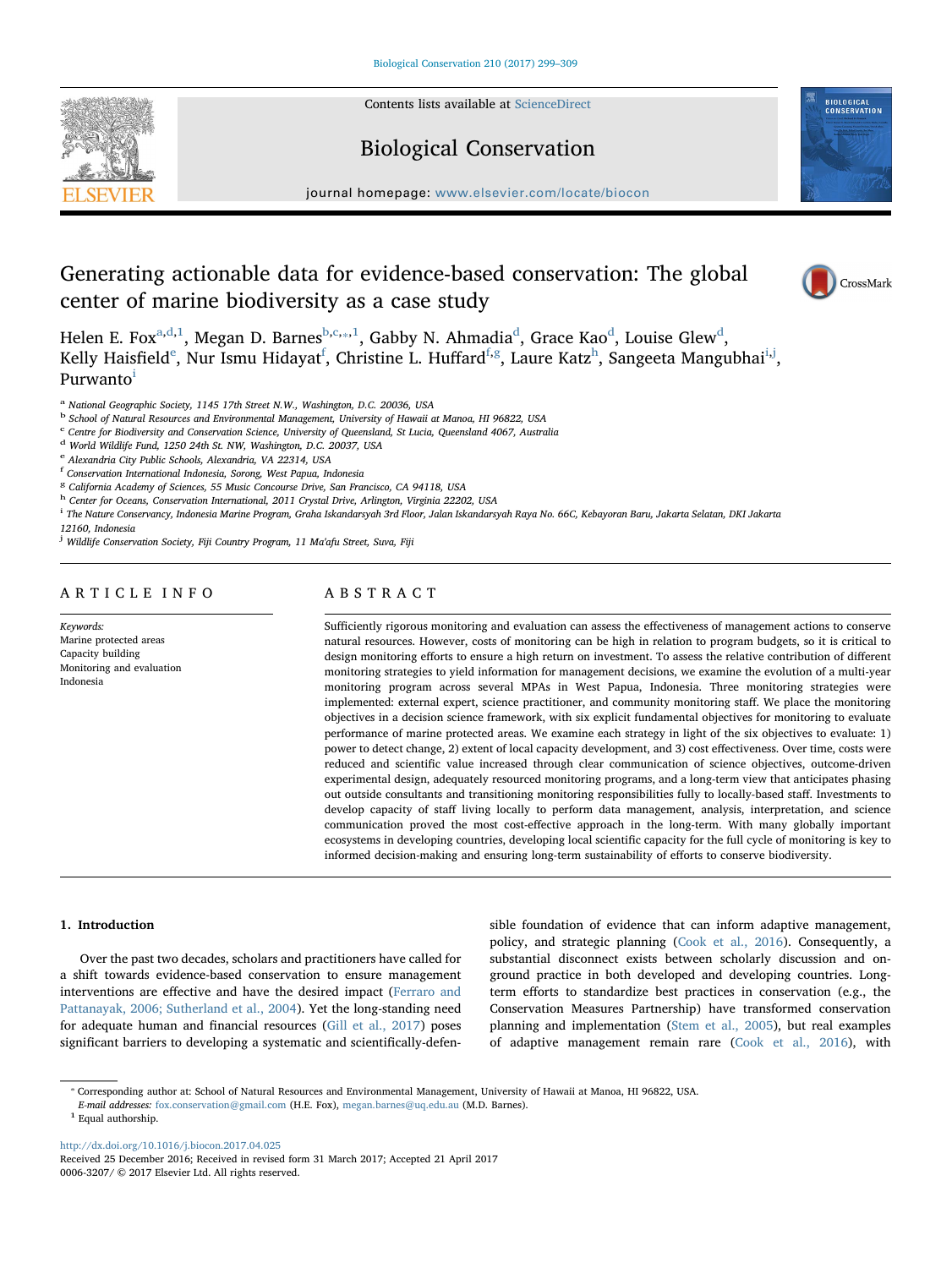### <span id="page-1-0"></span>Box 1

Monitoring strategies in the BHS.

Depending on the goals and priorities, different monitoring strategies were employed, with different tradeoffs around statistical power to detect change, local capacity development, cost, and timing [\(Fig. 1](#page-2-0)).

External expert: Bringing in an external expert with high capacity (in the form of an external consultant) provided results with good power (i.e. many species identified and higher precision in differentiating sites) on a short time frame, but costs were fixed and local capacity development (and therefore sustainability) limited.

Science practitioners: NGO monitoring staff trained in Indonesian universities had a good science foundation, and with support, now contribute in the international science community. This strategy is likely more sustainable than an external expert-led model, and further develops Indonesian capacity, but with less local capacity the risk remains that staff may leave and/or program priorities shift.

Community monitoring staff: Training Papuan citizens with commercial fishing experience and who could read and write focused on adding basic science skills (e.g. interpreting a graph, working with Excel, basic ecological theories), as their species identification and biomass estimation skills were often exceptional. This approach has resulted in relatively stable local monitoring staff.

monitoring practices on the ground frequently inadequate to support real-time decision-making at multiple spatial scales (from local to global) by the necessary array of actors (e.g., conservation managers, policy makers, funders).

Because ecological monitoring can be expensive, particularly in remote locations, and in extreme cases can equal or surpass the cost of other management objectives (e.g. planning, decision making, operations, community engagement, enforcement) combined [\(Howe and](#page-9-3) [Milner-Gulland, 2012\)](#page-9-3), trade-offs in resource allocation among objectives are common in diverse programs. In this context, it is crucial to be both clear about the full array of monitoring objectives ([Houk and van](#page-9-4) [Woesik, 2013](#page-9-4)) and their relative priorities, as well as to maximize the utility of the information generated for management and decision making as a result of monitoring [\(Hauser et al., 2006; McDonald-](#page-9-5)[Madden et al., 2009; Possingham et al., 2012\)](#page-9-5). If monitoring data collected are insufficient to detect ecological change or to evaluate the effectiveness of interventions, then these efforts might be considered a waste of resources ([Legg and Nagy, 2006](#page-9-6)).

For at-risk ecosystems such as coral reefs, delayed information to inform management could be devastating ([Possingham et al., 2012](#page-10-1)), resulting in missed opportunities to address emerging threats, adapt management that is ineffective, and allocate resources where they can maximize outcomes. In developing countries, home to many globally important and imperiled ecosystems, monitoring requires capacity that might not be commonly available. Tradeoffs might exist between developing long-term capacity for monitoring, and ensuring near-term monitoring rigor ([Burton, 2012; Houk and van Woesik, 2013](#page-9-7)). However, the importance of local staff capacity for providing scientific support is increasingly recognized as critical for ensuring the long-term sustainability of monitoring efforts [\(McLeod et al., 2015;](#page-10-2) Şekercioğlu, [2012\)](#page-10-2). Therefore, importing external capacity risks compromising sustainability in exchange for this short-term information gain ([Danielsen et al., 2005](#page-9-8)). While monitoring almost always has multiple implicit objectives, and the goals of monitoring programs are rarely clearly articulated ([Possingham et al., 2012\)](#page-10-1), a well-designed program can also yield unintended consequences or benefits not originally anticipated ([Edwards et al., 2010](#page-9-9)).

Efforts to develop capacity for monitoring generally occur through a combination of training local community members or in-country nongovernmental organizations (NGOs), university, or government technical staff who have had relevant formal education to conduct monitoring activities [\(Danielsen et al., 2003](#page-9-10)). The critical role of local communities in resource management has long been recognized ([Johannes, 1998a](#page-9-11)). Locally-led monitoring encompasses a range of approaches, and can be defined as local residents directly involved in data collection, regardless of their formal education [\(Danielsen et al., 2005](#page-9-8)); hereafter "community monitoring staff". At the same time, monitoring requires a high level of knowledge (e.g. of scientific monitoring design and protocols or computer literacy) and skills (e.g. species identification or data management). Consequently, potential tradeoffs frequently result in emphasis being placed either on capacity development, with the hypothesis that it will have greater long-term sustainability, or on information gain (i.e. scientific rigor) to ensure that the data will be useful in supporting planning, management and policy decisions. Many communities may trust the data more if they are directly involved in collecting it, and therefore may be more likely to make management decisions ([Obura](#page-10-3) [et al., 2002](#page-10-3)). If developing community monitoring capacity can simultaneously empower local communities and meet scientific monitoring needs, it would have greater benefit overall for improving natural resource governance [\(Danielsen et al., 2009; Holck, 2008](#page-9-12)).

#### 1.1. This study: evaluating tradeoffs among monitoring objectives

To understand tradeoffs among monitoring objectives, we used a case study of an ecological performance measurement program, defined as the process of measuring progress towards a specified project, program, or policy objectives, including desired levels of activities, outputs, and outcomes ([Mascia et al., 2014\)](#page-10-4). Different monitoring and training approaches were implemented with varying emphasis placed on rigor and capacity development by different stakeholders, which resulted in multiple distinct strategies. This allows us to evaluate the benefits of monitoring against multiple management objectives common to many monitoring programs ([Box 1](#page-1-0); [Ahmadia et al., 2015](#page-9-13)). We used a decision theoretic framework and applied a strategy evaluation to evaluate the relative costs and benefits of each monitoring strategy. We hypothesize that over time it becomes more cost-effective to base a monitoring program on locally-based science practitioners and community monitoring staff, but this results in a longer time to achieve sufficient power to detect change, which is often critical to trigger a management intervention ([Fig. 1\)](#page-2-0).

We tested this hypothesis with data from Raja Ampat, part of the Bird's Head Seascape (BHS) in West Papua, Indonesia, considered the global epicenter of marine biodiversity [\(Allen, 2008; Veron et al.,](#page-9-14) [2009\)](#page-9-14). Since 2007, a consortium of conservation actors in the BHS has worked towards protecting and sustaining the marine resources on which local communities depend ([Mangubhai et al., 2012](#page-9-15); Supplementary material). Their approach assumes that investing in improved community engagement and better governance of marine protected areas (MPAs) will result in more positive ecological and social outcomes across the Seascape. A monitoring program was designed to measure ecological conditions within MPAs over time, as indicators of management performance, with standardized core monitoring protocols. Monitoring efforts are intended to meet two strategic goals: (i) gain information to support and guide management decisions, and (ii) improve the capacity of local community monitoring staff to monitor MPA conditions. Implicit in this design are two hypotheses: (i) higher quality information that meets global standards for rigor will be more likely to be used for adaptive decision-making to support the overall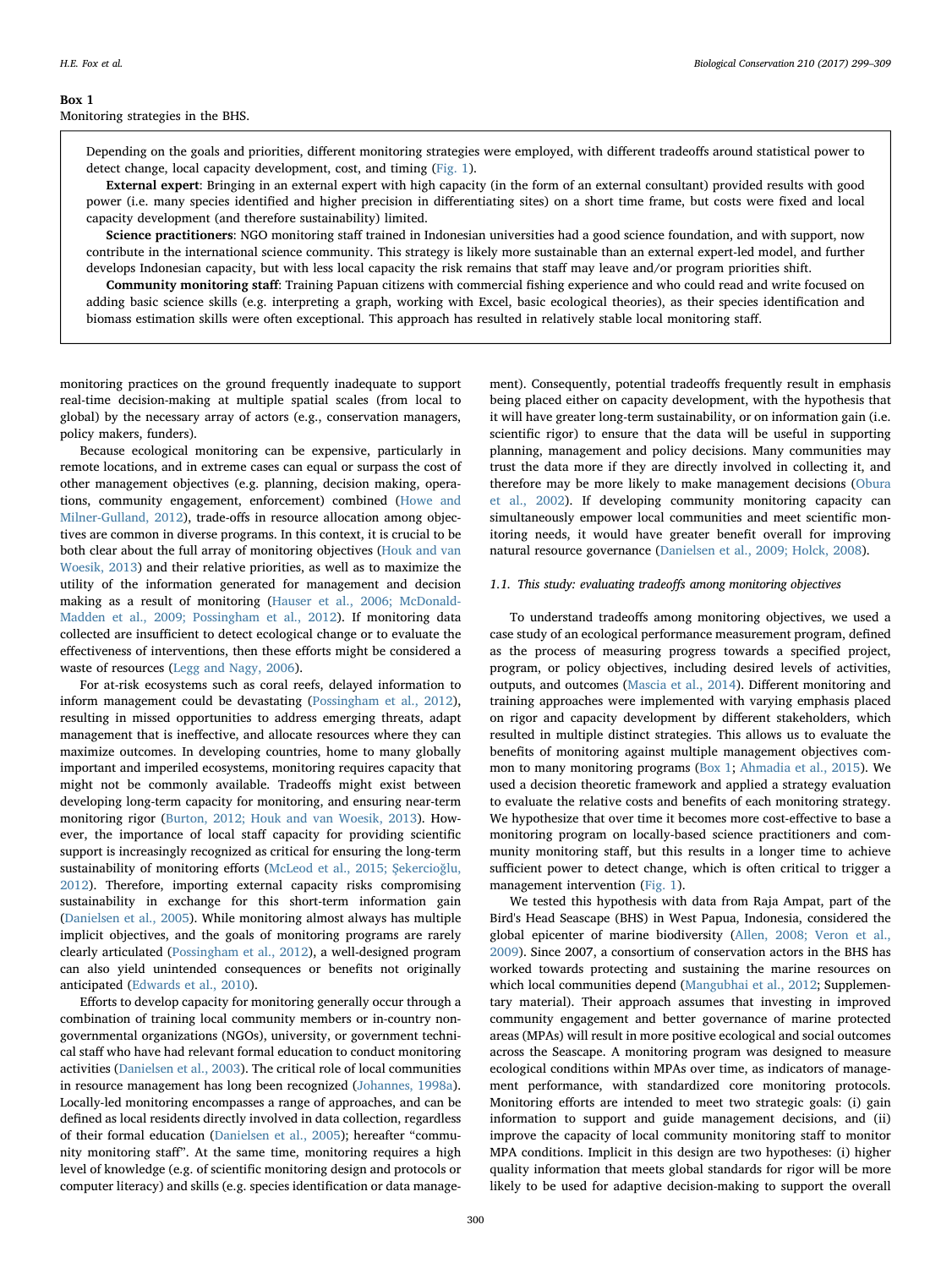<span id="page-2-0"></span>

Fig. 1. A conceptual illustration of hypothesized tradeoffs with different monitoring strategies. Arrows indicate time to detect a change with each strategy. External expert has fixed costs and early power to detect change. Monitoring based on science practitioners and community monitoring staff takes longer to detect change, but ultimately is more cost effective, plus long-term datasets are in general quite valuable, even if less rigorous.

marine resource management goal; and (ii) improved local monitoring capacity will result in greater engagement of local communities, and thus better governance of marine resources in the long-term.

#### <span id="page-2-2"></span>2. Methods

#### 2.1. Study area and Bird's Head Seascape monitoring program

From its inception in 2007, the BHS monitoring program had multiple goals, with an  $\sim$  10-year time horizon and 3-year funding cycles associated with opportunities for evaluation and adaptation, as well as a planned progression in program's primary focus and priorities (see [Appendix A](#page-8-0) for further details). Priorities included informing conservation planning efforts ([Grantham et al., 2013; Mangubhai](#page-9-16) [et al., 2015\)](#page-9-16), developing Indonesian and community monitoring and scientific capacity, and establishing baselines for monitoring performance of the MPAs, with a focus on the delineation of no-take zones within the MPAs ([Table A1\)](#page-8-1). Reliable data were required to plan conservation investments and shape adaptive management, in order to measure performance towards specified targets and goals and to influence local, regional and national policy (Huff[ard et al., 2012a,](#page-9-17) [2012b\)](#page-9-17). As a result, a variety of monitoring systems were developed, tested, and implemented across the Seascape, i.e. resource use patterns ([Mous et al., 2005\)](#page-10-5), community perception monitoring [\(Widodo et al.,](#page-10-6) [2010\)](#page-10-6), social impacts and marine resource governance monitoring ([Glew et al., 2012](#page-9-18)), ecological monitoring of coral reef and fish communities ([Wilson and Green, 2009\)](#page-10-7), and the population trends of charismatic species (e.g., nesting leatherback, green and loggerhead turtles) ([Mangubhai et al., 2012\)](#page-9-15). Here, we focus on ecological monitoring of coral reef fish communities in 6 MPAs in the BHS ([Fig. 2;](#page-3-0) Raja Ampat Islands MPA was not part of the monitoring program).

#### <span id="page-2-3"></span>2.2. Objectives and evaluation of monitoring strategies

To evaluate the overarching goals of evaluating conservation performance to gain information to support and guide management decisions, and improving the capacity of local staff to monitor MPA conditions, while ensuring that the monitoring strategy was cost effective, we identified six explicit, measurable and time-bound objectives:

- A. Baseline monitoring information exists.
- B. Sufficient power (defined in [Section 2.2.1](#page-2-1)) is achieved within five years.
- C. Minimize time lag (number of years of surveys) before 'sufficient power' exists.
- D. Sufficient capacity (defined in [Section](#page-3-1) 2.2.2) is achieved within five years.
- E. Minimize time lag (number of years of surveys) before 'sufficient capacity' exists.
- F. Cost of Information (cost efficiency): Maximize cost-effective information gain by minimizing the cost of sufficient power.

We evaluate the performance of three alternative strategies ([Box 1\)](#page-1-0) against each of these six objectives, and present the findings as a consequence table ([Gregory et al., 2012\)](#page-9-19). In so doing, we are able to qualitatively explore short- and long-term tradeoffs around 1) power to detect change, 2) capacity, and 3) costs and cost effectiveness of monitoring programs. All analysis was conducted using R, Version 2.15.0 ([R Core Team, 2016\)](#page-10-8).

#### <span id="page-2-1"></span>2.2.1. Power to detect change (Objectives A, B, & C)

The original BHS monitoring plan was MPA-specific for the first several years of the program. Standardized protocols for ecological monitoring ([Wilson and Green, 2009\)](#page-10-7) and Excel-based data entry spreadsheets were developed with the intention that they be used consistently at each MPA, but these were modified by field teams in several sites (due to logistics, technology, and limited staff capacity in data management and monitoring protocols at this stage). In addition, variation in sampling led to spatial and temporal inconsistencies in the data, limiting comparability. Data at some sites also exhibited observer bias, data fragmentation, inadequate sample sizes, and experimental design not integrated across multiple sites, and so were not able to be used despite collection.

In 2012, an evaluation of the ability of data from individual MPAs to synthesize information at the Seascape level and contribute to regional analyses led to a major overhaul and re-design to create a more streamlined region-based monitoring program. Existing coral reef health monitoring protocols were updated ([Ahmadia et al., 2013](#page-9-20)), standard Access databases developed to support Seascape-wide analyses, and the monitoring approach re-designed to be more streamlined (see [Section 2.2.3\)](#page-3-2). Statistical analyses were conducted to update the sampling design to include enough sites to detect changes in the condition of coral reefs over time ([Ahmadia et al., 2015\)](#page-9-13).

Sites are included in performance evaluations (i.e. were useable; [Glew et al., 2015a](#page-9-21)) if repeat surveys were conducted and included in the master database. Sites meeting this standard are used for performance evaluation to facilitate adaptive management ([Fig. 2](#page-3-0)). A site was considered to have a baseline (Objective A) if any sampling data are available within two years of establishment of the MPA, where the establishment phase is the window between legal declaration of the MPA (2007–2009) and the enforcement of marine resource rules, which typically occurs within two years ([Glew et al., 2012\)](#page-9-18). Thus, in this case, we define a site with a baseline as any site with sampling data in any year prior to 2012.

We estimated information utility, or benefit, using a statistical power analysis of fish biomass data collected in six BHS MPAs. The analysis was performed using power.t.test in the R base stats package [\(R](#page-10-8) [Core Team, 2016](#page-10-8)). Fish biomass served as a proxy for fish community health and fishery potential. Each sampling event (consisting of five 50 m transect swims at depth of 8–12 m) was treated as a replicate. Only fish > 10 cm contributed to biomass calculations, and only data that were properly entered into the master database (see considerations above) were considered for this analysis. Variation in sample size was a result of data management challenged, observer bias etc., rather than design per se as the program was originally designed with even sampling. We calculated power in 2010, 2012, and 2014 (once in each phase of the program to date, or each time a full sampling cycle was completed). Data were right-skewed so log transformations were performed to satisfy normality before conducting power analysis.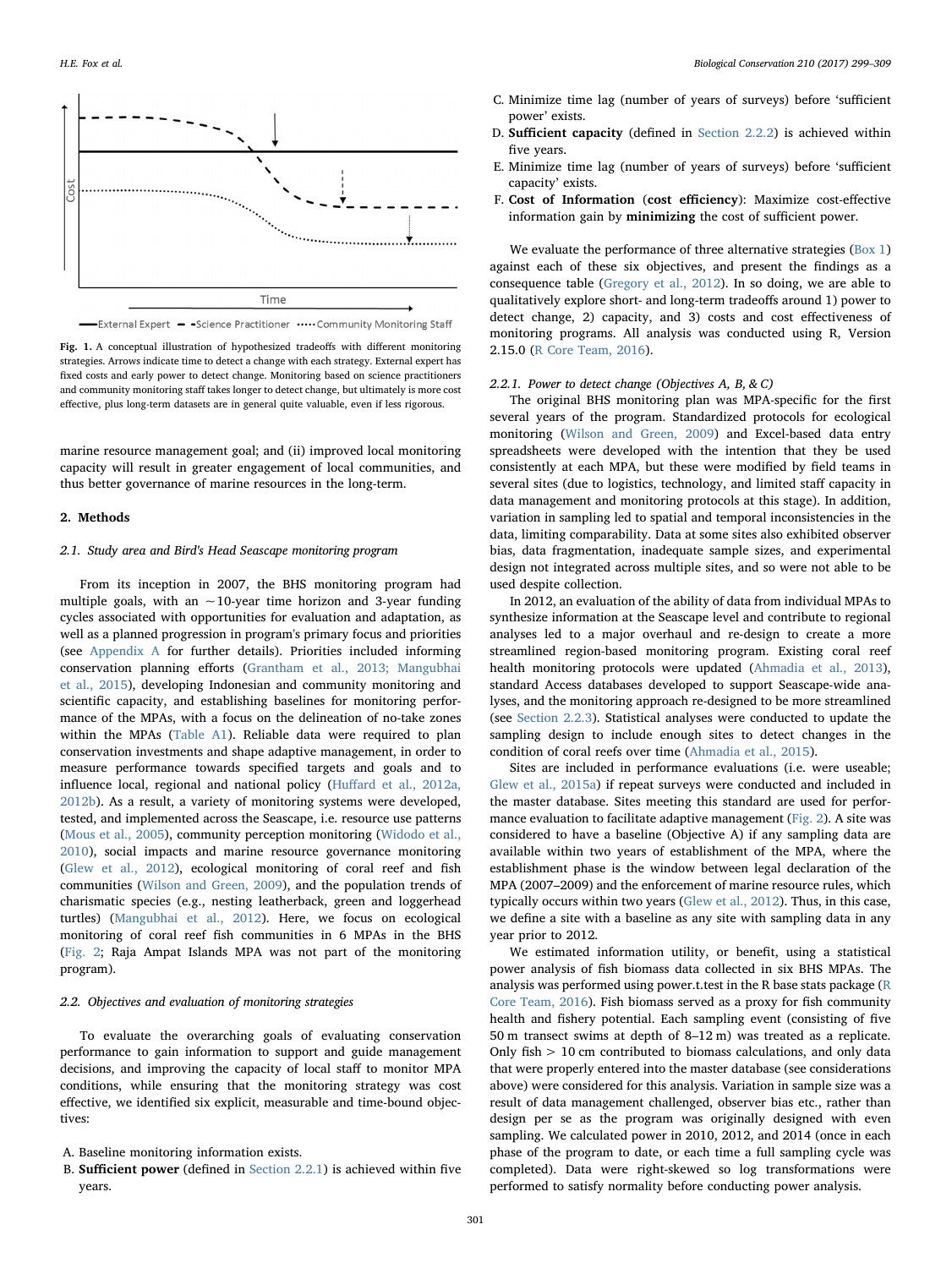<span id="page-3-0"></span>

Fig. 2. Marine Protected Areas (MPAs) and monitoring sites in the Raja Ampat MPA Network, part of the Bird's Head Seascape in West Papua, Indonesia. Monitoring sites were either used for performance measurement (black) or not (grey) (see [Section 2.2.1\)](#page-2-1).

Sufficient power for performance evaluation of MPAs is defined as: an 80% likelihood of detecting a 20% change (i.e., an effect size of 0.20) from baseline in mean fish biomass at  $p = 0.05$  power among sites within MPAs between survey periods, a standard threshold for management relevant change ([Meador et al., 2008\)](#page-10-9). We calculated power to detect change under each of the three strategies employed in the BHS ('alternatives' in decision science terminology [Gregory et al.,](#page-9-19) [2012; Runge et al., 2013](#page-9-19); [Box 1](#page-1-0)). To calculate cost per unit power per strategy, power was averaged (mean) over all MPAs within each strategy through time.

#### <span id="page-3-1"></span>2.2.2. Capacity (Objectives D & E)

Significant investments were made in developing scientific and monitoring capacity within conservation NGOs, although training approaches were different. Initially, some sites used a consultant skilled in fish identification (i.e. external expert) to collect data, while also focusing on training staff who were community members (i.e. community monitoring staff) to conduct routine, simplified monitoring for an immediate 'status report' of the coral reefs in different zones of the MPAs. Many community monitoring staff had little to no prior training in scientific data collection, so training included development of a curriculum "Making the Most of Monitoring" (Huff[ard, 2012\)](#page-9-22). Other monitoring training was targeted towards Indonesian NGO staff (i.e. science practitioners) with an initial higher capacity, so that they would also have more advanced skills to analyze, interpret, and report on data. Sufficient capacity is defined as "the field team as a unit can implement and sustain appropriate MPA performance measurement independently".

To estimate the impact of training on capacity at different sites, the capacity level of monitoring staff over time was estimated through surveys of the monitoring team conducted in August 2014. Managers were asked to rate the competency of individual monitoring staff over time on a scale of 0 (none), 1 (basic), 2 (intermediate), or 3 (advanced) in the following categories: ability to identify key fisheries species, ability to identify species > 35 cm, ability to identify species < 35 cm,

experimental design ability, and reporting ability. Overall scores were normalized, resulting in a comparable continuous scale from 0 to 1 for each monitor for each category. A score of 0 represented no ability or experience necessary to accurately monitor and evaluate, while a 1 represented high ability to accurately monitor in the given category. An average capacity rating was calculated based on the normalized scale across categories over each 3-year grant cycle. As most monitoring staff gained experience in these areas via continued monitoring, capacity ratings were expected to increase over time. Differences in capacity through time and among strategies were tested using a Mann Whitney U test for ordinal non-parametric data (and see [Section 4.1](#page-6-0) for a discussion of the limitations of this approach).

Later, in preparation for transitioning management of the Raja Ampat MPA network to a Regency government unit (Unit Pelaksana Teknis Daerah) a Monitoring and Evaluation Capacity Scorecard was developed to document the ability of Indonesian institutions to design, implement and sustain appropriate marine protected area monitoring and evaluation systems in the BHS ([Glew et al., 2015b](#page-9-23); [Table A2\)](#page-9-24). A focus group including representatives from ecological field teams, monitoring leads, and external scientists developed criteria for four levels (Novice, Basic, Proficient, and Expert) and ten technical competencies associated with well-designed monitoring (e.g. research design, data analysis and interpretation) [\(Table A2](#page-9-24)). The scorecard is designed to score organizations, not individuals, and generates scores for each functional role (e.g., monitoring lead, field coordinator, data analysis lead) [\(Glew et al., 2015b\)](#page-9-23).

#### <span id="page-3-2"></span>2.2.3. Costs and cost-effectiveness

In general, sufficient funding for the monitoring program was included within the overall BHS program. Revision and evaluation of the monitoring program occurs every three years. When the overall monitoring design was streamlined, the goals were to minimize additional field monitoring costs while providing data that could be used both for performance measurement and impact evaluation. This is possible because depending upon the scale of monitoring and research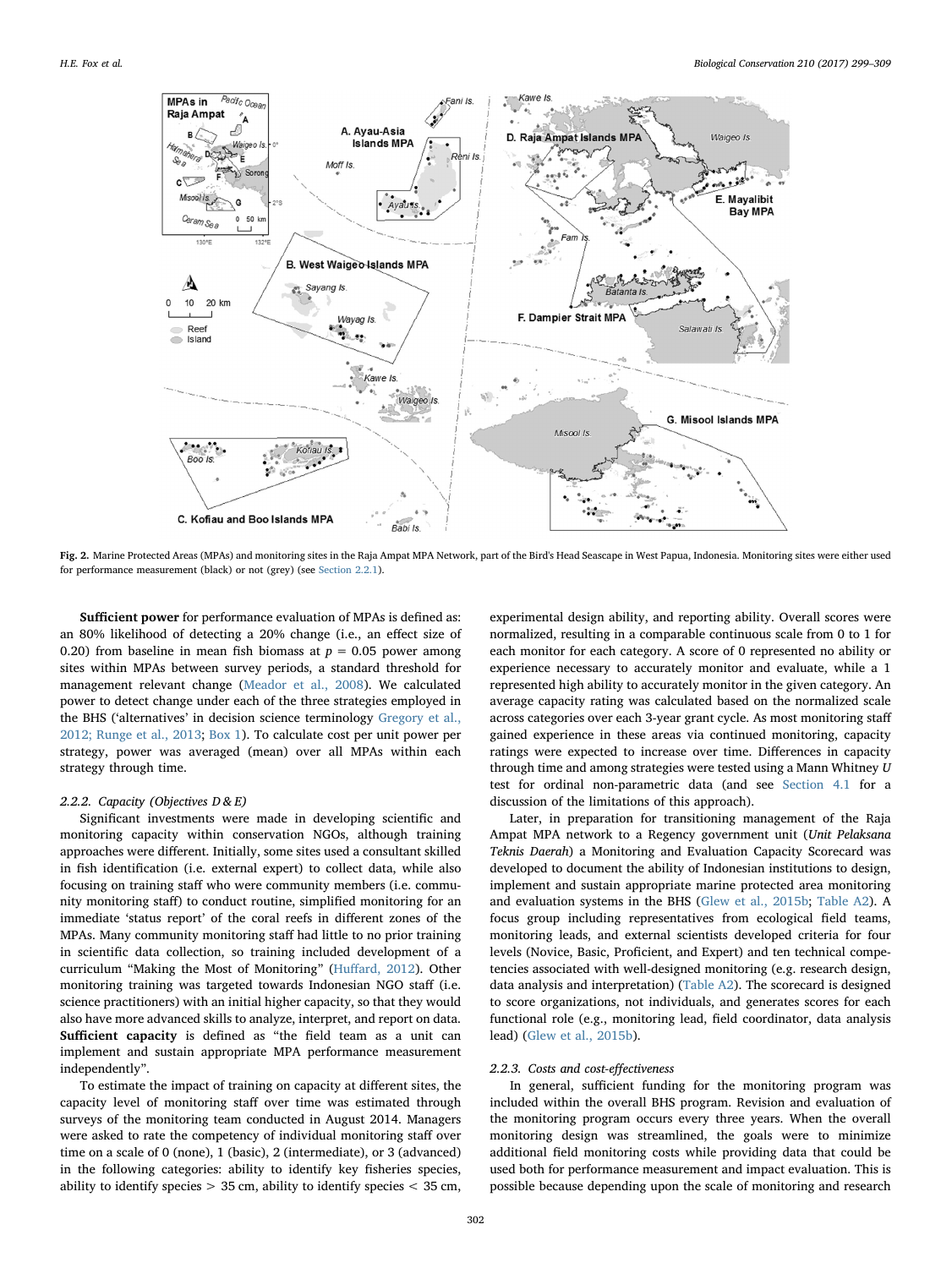#### <span id="page-4-0"></span>Box 2

Impact Evaluation and the cost of monitoring programs.

Due to a shared interest in understanding the intended and unintended impacts attributable to MPA establishment in the BHS, the ecological monitoring re-design laid the foundation for impact evaluation as well as continuing to enable the existing performance measurement system that aligns closely with the interest of managers and decision makers for local-scale adaptive management [\(Ahmadia](#page-9-13) [et al., 2015](#page-9-13)). An impact evaluation approach requires more sophisticated statistical analyses to control for observable bias in the placement or outcomes of MPAs ([Sekhon, 2009\)](#page-10-12). Frequently, this approach is beyond the capacity of a typical monitoring team (in both developed and developing countries), so costs for the postdoctoral scientists necessary to provide statistical support were not included in cost analysis here. It is worth noting however, that while impact evaluation is more costly, it also results in far greater understanding of the causal impacts of conservation actions.

design, the same indicators can be used for different monitoring intents (e.g. ambient monitoring, performance measurement, and impact evaluation; [Mascia et al., 2014](#page-10-4)). The existing coral reef health monitoring program was adapted to align with the design requirements of impact evaluation to allow for causal inference [\(Box 2,](#page-4-0) [Rosenbaum,](#page-10-10) [2010; Sekhon, 2009\)](#page-10-10). This included modifying sampling strategies and monitoring comparison sites outside MPAs [\(Ahmadia et al., 2015](#page-9-13)). MPAs were monitored less frequently, but in a more coordinated manner across sites, such that overall in-field monitoring costs were lower.

Monitoring costs (C) for each grant cycle were calculated from monitoring work plans and budgets provided for each MPA. Costs associated with monitoring were categorized into supplies (s), fuel (f), food  $(h)$ , wages  $(w)$ , and other  $(o)$ , which consisted of miscellaneous supplies, park fees, and logistics. Cost in a given year  $(t)$  is equal to the sum of the components,

$$
C_t = \sum s + f + h + w + o
$$

To calculate the cost of monitoring individual sites within an MPA the total cost of monitoring for each MPA was divided by the number of sites monitored.

Complete budget data for all MPAs ([Fig. 2\)](#page-3-0) were available for 2015, 2016, and 2017. 2012 budget data were available for the MPAs Ayau-Asia, Dampier Strait, Wayag-Sayang, and Mayalibit Bay [\(Fig. 2\)](#page-3-0). The cost of monitoring for 2014 was determined by applying the mean rate of inflation in Indonesia per annum (mean = 5.5%; [The World Bank,](#page-10-11) [2015\)](#page-10-11) to the cost of FY 2012 such that,

 $C_n = C_t (1 + i)^n$ 

where:  $C_n$  is the total inflated cost in year n,  $C_t$  is the base estimated cost in year t (in this case 2012),  $i =$  mean Indonesian inflation rate, and n is the difference between the base year  $(t)$  and the calculation year. Costs for earlier years were estimated by discounting the cost of FY 2012 by the rate of inflation, such that years became negative, i.e.

 $C_n = C_t (1 + i)^{-n}$ 

The cost of staff time, w, was estimated based on the skill level and commensurate pay rate per unit time (wage) of individuals who undertook monitoring each year. The mean wage across all skill levels was applied to calculate the total cost of wages for monitoring in a given year. Each strategy includes program management and fundraising by expatriate staff, but as this is equivalent among strategies, these were not included in calculations of program cost. The cost of other elements (supplies  $s$ , fuel  $f$ , food  $h$  and other  $o$ ) was taken directly from program budgets, and was assumed to have indexed with inflation.

The cost for sufficient power (see [Section 2.2.1](#page-2-1)) was calculated for each MPA and by strategy by dividing the total cost of monitoring in a given year by the power to detect change. A Mann-Whitney  $U$  test was used to determine test for significant differences in the cost of power.

#### 3. Results

We evaluated the three strategies ([Box 1\)](#page-1-0) against six objectives ([Section 2](#page-2-2)). We describe the findings for each objective and then present the findings as a consequence table to highlight synergies and trade-offs among strategies, as well as relative strengths and weaknesses.

#### 3.1. Power to detect change (including baseline)

Baseline data were available for all (100%) of sites where an external expert conducted monitoring, but not all sites now included in the regional monitoring program were sampled. Under the science practitioner strategy 71% of sites have a baseline, and power remained relatively stable ([Table 1](#page-4-1), [Fig. 3\)](#page-5-0). Under the community monitoring staff strategy 57% of sites have a baseline, and power increased gradually through time ([Table 1](#page-4-1), [Fig. 3\)](#page-5-0).

### 3.2. Capacity

Training efforts and on-the-ground practice resulted in improved monitoring ability, both in data collection and more advanced skills of study design and reporting [\(Fig. 4](#page-5-1)). Monitoring teams using science practitioners can now independently organize and monitor reef health and resource use. Capacity ratings for data collection significantly increased over time for science practitioners ([Fig. 4;](#page-5-1) Data Collection: from a median of 0.67 in 2008 to 1.0 in 2014, Mann-Whitney U test,  $W = 30$ ,  $p < 0.01 \alpha = 0.05$ ) and community monitoring staff [\(Fig. 4](#page-5-1); from a median of  $0.47 =$  in 2008 to 0.67 in 2014, Mann-Whitney U test,  $W = 0$ ,  $p \le 0.001 \alpha = 0.05$ ) and sufficient capacity (see [Section](#page-3-1) [2.2.2\)](#page-3-1) was reached after 3–4 years. External experts, by design, met all criteria, and capacity remained constant. Science practitioners did increase capacity in advanced skills, and overall have very high scores

<span id="page-4-1"></span>Table 1

Fish monitoring sites with available baseline data (as defined in [Section 2.2.1\)](#page-2-1) and proportion of the total number of sites used for performance measurement in the most recent evaluation of MPAs in the region ([Glew et al., 2015a](#page-9-21)). Values were extracted from the master database.

| <b>MPA</b>     | $#$ sites with<br>baseline | # sites for performance<br>measurement | Proportion of sites<br>with baseline |
|----------------|----------------------------|----------------------------------------|--------------------------------------|
|                |                            |                                        |                                      |
| Ayau-Asia      | 16                         | 18                                     | 0.89                                 |
| Kofiau and     | 16                         | 19                                     | 0.84                                 |
| Pulau Boo      |                            |                                        |                                      |
| South East     | 14                         | 24                                     | 0.58                                 |
| Misool         |                            |                                        |                                      |
| Dampier Strait | 16                         | 18                                     | 0.89                                 |
| Mayalibit Bay  | 5                          | 13                                     | 0.38                                 |
| Wayag-Sayang   | 1                          | 9                                      | 0.11                                 |
| (Kawe)         |                            |                                        |                                      |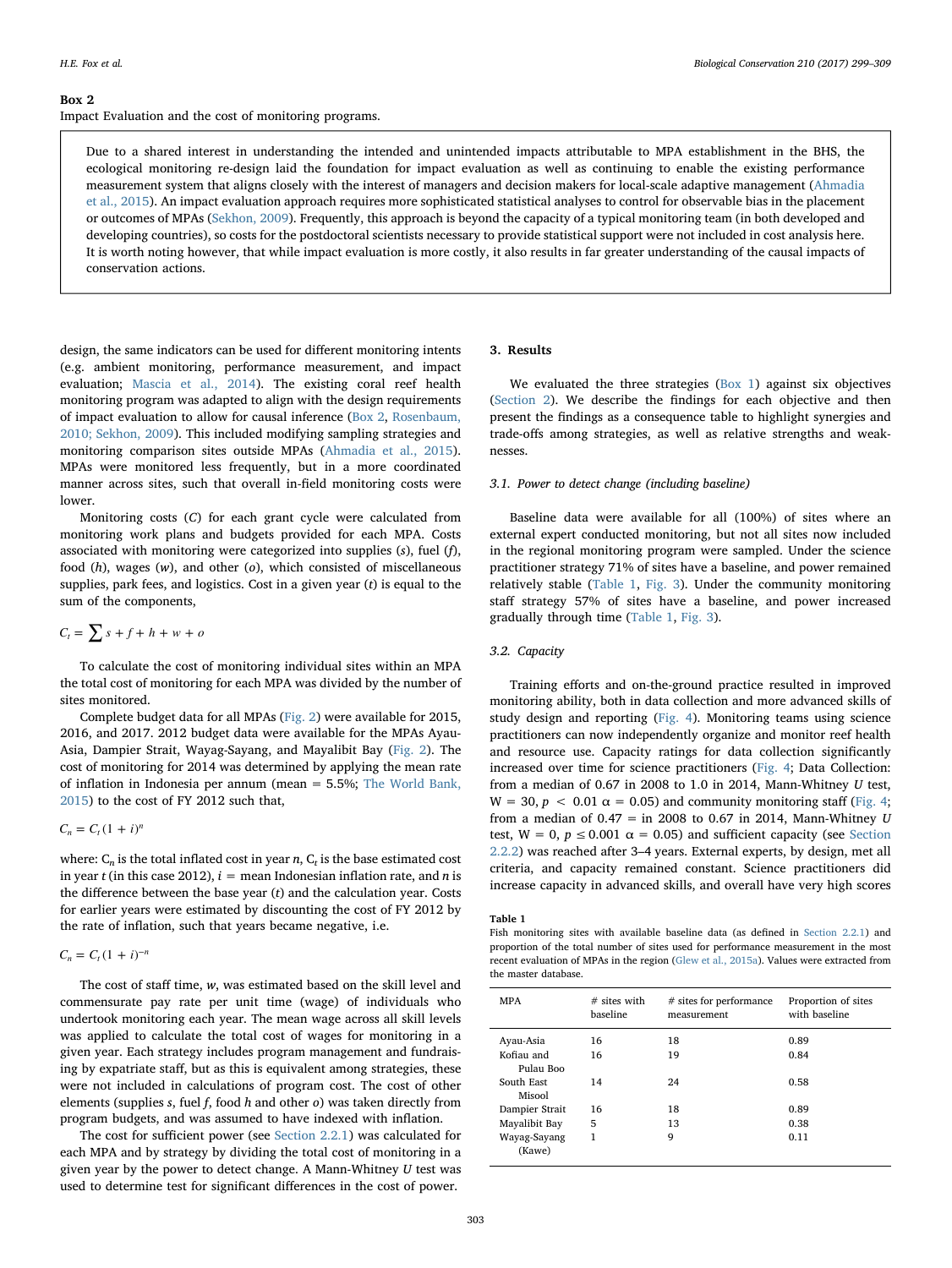<span id="page-5-0"></span>

Fig. 3. Power to detect a 20% change in fish biomass at  $p = 0.05$  by strategy across all MPAs where community monitoring staff (CMS); and science practitioner (SP) strategies were applied through time. Colors indicate MPAs, and the strategy employed in each MPA is indicated by either a superscript C (CMS) or S (SP) beside the legend.

<span id="page-5-1"></span>

Fig. 4. Average normalized capacity score over time by strategy and by skillset (data collection and advanced skills of design/reporting).

<span id="page-5-2"></span>in capacity, but this change was not significant ([Fig. 4](#page-5-1); Advanced: Mann-Whitney U test,  $W = 224$ ,  $p = 0.02$ ). Community monitoring staff improved advanced capacity significantly, but overall, their scores do not yet meet the standard for independent data management ([Fig. 4](#page-5-1); Advanced: Mann-Whitney U test,  $W = 16$ ,  $p = 0.03$ ).

#### 3.3. Costs and cost-effectiveness

Consolidating the BHS monitoring plan from MPA-specific to region-wide efforts resulted in significant reductions in the cost of achieving sufficient power (defined in [Section 2.2.1](#page-2-1); [Fig. 5,](#page-5-2) [A1](#page-8-1)). In 2009–11, community monitoring was significantly less cost efficient than both science practitioner and expert strategies, which were similar ([Figs. 3, 5](#page-5-0), Mann Whitney U test,  $W = 20$ ,  $p = 0.04$ ,  $\alpha = 0.05$ ). By 2012–14 the cost efficiency of all strategies was similar [\(Figs. 3, 5](#page-5-0), Mann Whitney U test,  $W = 12$ ,  $p = 0.12$ ,  $\alpha = 0.05$ ). While the total monitoring budget remained approximately the same (an average monitoring budget of  $\sim$  USD \$9000–20,000 for each MPA, depending on MPA size, heterogeneity, and distance from Sorong), the cost per unit power for external expert and science practitioner strategies increased slowly through time due to inflation (i.e. cost efficiency decreased; [Fig. 5](#page-5-2)). Initially, the science practitioner strategy is the most cost-efficient approach, although overall power is lower that the expert strategy [\(Figs. 4, 5](#page-5-1)). However, for community monitoring staff, where cost efficiency is initially low, with a high cost per unit power, it transitioned over several years to become the most cost-efficient strategy ([Fig. 5\)](#page-5-2). Inflation in West Papua is higher than the national average (L. Katz, pers. comm.), but results are qualitatively identical when run with a 10% inflation rate.

One of the drivers of the initially high cost of sufficient power with community monitoring staff is that some MPAs had only 4 or 5 sites monitored and/or recoverable from the master database for analysis, which resulted in very low power, so high cost per unit power and low cost efficiency. However, even excluding these from the analysis, the cost of power in FY 2015–2017 is still significantly less than both earlier phases ( $p = 0.01$ ,  $\alpha = 0.05$  and  $p = 0.04$ ,  $\alpha = 0.05$ , respectively). In fact, parallel efforts were ongoing, with increased power to detect change driven by an improvement in sampling design, and increased competency of the monitoring team driven by training and capacity development efforts.

#### 3.4. Consequences

All strategies met standards for power and capacity before the end of the 10-year program ([Table 2](#page-6-1)), but there is no ideal strategy that performed best across all objectives. The external expert strategy provides sufficient power and capacity relatively quickly and is more cost effective initially, but quickly becomes less cost effective and leaves no legacy of local capacity. In contrast, science practitioner and



Fig. 5. Ratio of cost in USD for an 80% likelihood (power) to detect a 20% change in fish biomass at  $p = 0.05$  power (i.e. sufficient power as defined in [Section 2.2.1\)](#page-2-1) in a sample (averaged over all MPAs) for each of three strategies through time (dotted line = external expert, dashed line = science practitioner, solid line = community monitoring staff).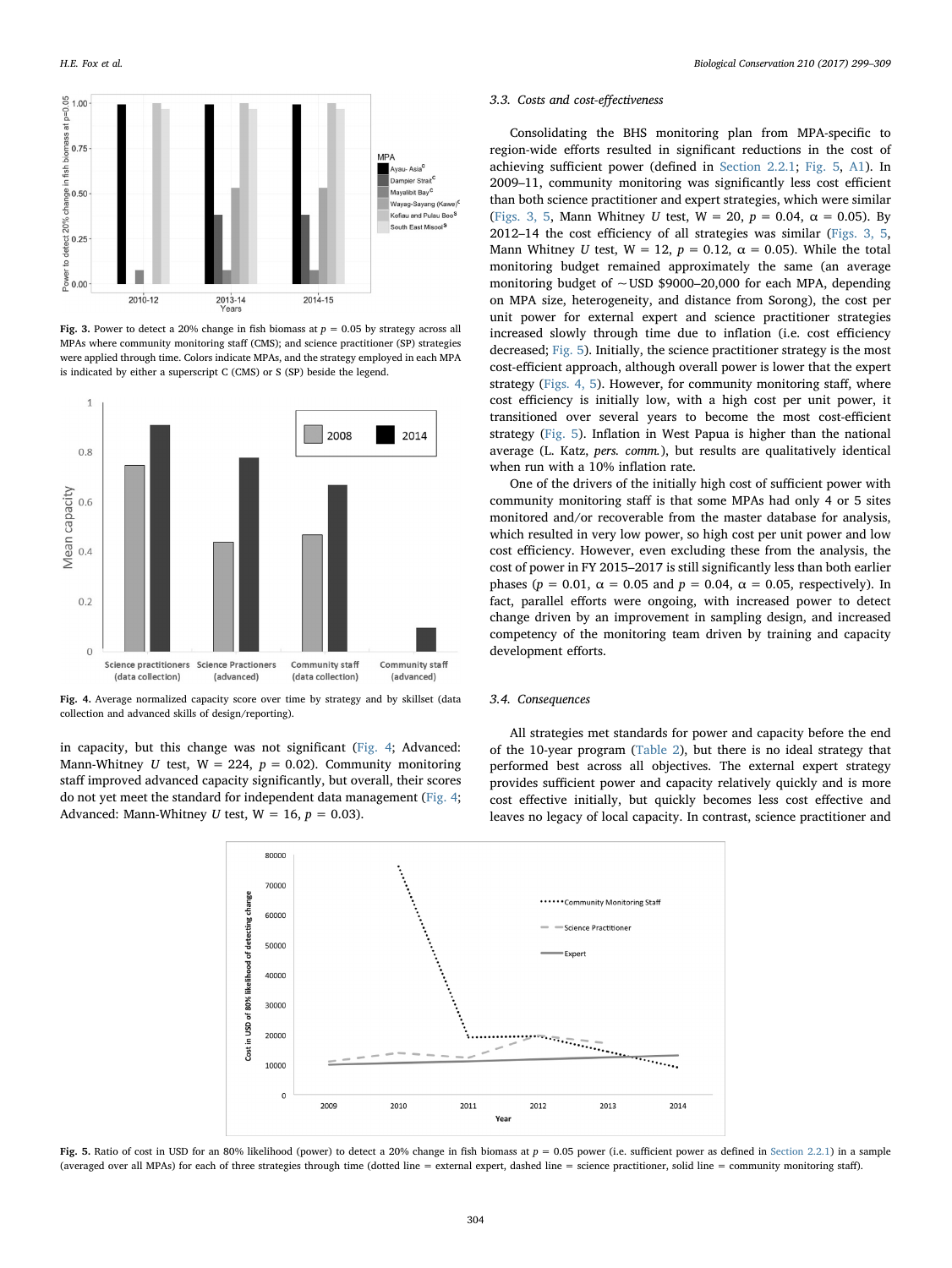#### <span id="page-6-1"></span>Table 2

|                                                 | Ŀ<br>External<br>expert | II:<br>Science<br>practitioners | III:<br>Community<br>monitoring<br>staff |
|-------------------------------------------------|-------------------------|---------------------------------|------------------------------------------|
| A. Baseline                                     | 100%                    | 71%                             | 57%                                      |
| B. Sufficient power                             | <b>Yes</b>              | <b>Yes</b>                      | <b>Yes</b>                               |
| C. Minimise time lag of<br>sufficient power     | $\Omega$                | 3                               | 5                                        |
| D. Sufficient capacity                          | Yes                     | Yes                             | <b>Yes</b>                               |
| E. Minimise time lag<br>for sufficient capacity | $\Omega$                | 3                               | 4                                        |
| F. Cost efficiency of<br>information (2010)     | High                    | Med                             | Low                                      |
| F. Cost efficiency of<br>information (2014)     | Low                     | Med                             | High                                     |

Consequence analysis strategy evaluation table showing the performance of each strategy (column labels) against each of the six objectives (A-F, row labels, described in full in [Section 2.2](#page-2-3)). Shading indicates that a strategy has met an objective criteria (dark grey) or not (white), while grey indicates partial fulfillment. For objectives that are directional (i.e. minimize) rather than target based, dark indicates the best strategy, grey intermediate, and white lowest. Note cost efficiency of information (Objective F) assessments for both 2010 and 2014.

community monitoring staff strategies increase in power through time, with community monitoring staff ultimately most cost effective, while delivering a legacy of on-ground capacity, although capacity development has also come at the cost of a robust baseline at some sites.

### 4. Discussion

The goal of most monitoring programs is to explicitly link the data generated to conservation action, environmental policies, or decisionmaking. Different monitoring strategies have different tradeoffs in reaching that goal [\(Table 2](#page-6-1)). We find that expert assessment has clear benefits, including ensuring that baseline data of sufficient quality are collected, but also the disadvantage of being costly. In contrast, much of the data collected in the initial phase by community monitoring staff as they were still developing data collection and management skills was too simple, biased, or variable to be used, with the distinct disadvantage of not having a baseline prior to the establishment of management.

<span id="page-6-2"></span>

Baselines, unlike other monitoring data, are a special case with high value of information, because they are a time sensitive requirement; only a one-off opportunity to collect baseline data exists. For long-term sustainability, however, building local capacity in the communities where natural resource management is occurring (i.e. community monitoring staff strategy) is more cost-efficient, with the added benefit of being more likely to be financially and socially sustainable due to the lower continuing cost and higher local benefits. The BHS monitoring program evolved to be more cost-effective by clarifying shared objectives and better understanding tradeoffs in 1) power to detect change, 2) capacity, and 3) costs and cost effectiveness with different monitoring strategies. Perhaps the most interesting finding [\(Table 2](#page-6-1)) is that a combined strategy would result in no criteria that have not been met, meaning a rare "win-win" situation can be achieved. Monitoring programs globally could benefit from adapting strategies to incorporate these considerations.

#### <span id="page-6-0"></span>4.1. Power to detect change

A greater focus on monitoring objectives, the statistical implications of sampling design, and power analysis has resulted in a more reliable methodological design with adequate sampling ([Legg and Nagy, 2006;](#page-9-6) [Burton, 2012\)](#page-9-6) and increased information benefit from locally-based ecological monitoring. Additional mechanisms used to ensure monitoring is sufficient to detect state changes include:

- 1. Aligning the monitoring strategy to expectations for the data [\(Possingham et al., 2012\)](#page-10-1);
- 2. Explicitly examining the cost effectiveness of survey design, including a priori power analyses and a plan for adaptively evaluating and improving implementation and power [\(Legg and Nagy, 2006](#page-9-6));
- 3. Allocating sufficient resources towards data management and analysis, as a disproportionate effort is often put into data collection [\(Caughlan and Oakley, 2001\)](#page-9-25); and
- 4. Regular review of the monitoring program ([Kleiman et al., 2000](#page-9-26)), including early and frequent data analysis, which can detect problems with data quality or design criteria as well as meet programmatic needs for current information.

We found the first rounds of locally-collected monitoring data had low accuracy and precision, complicaing the process of detecting true population trends, as in other studies ([Burton, 2012; Leopold et al.,](#page-9-7) [2009\)](#page-9-7). This meant that it was initially inadequate for decision-making to determine if a management intervention was required (e.g., declines in fish biomass shown through monitoring is critical for local enforcement teams to help them prioritize where to invest patrol time and resources). Data at some sites also exhibited observer bias, data fragmentation, inadequate sample sizes, and experimental design not integrated across multiple sites. These challenges were addressed through improving experimental design and further strengthening capacity for monitoring and planning, with inaccuracies addressed through extensive training and feedback to help standardize the data, following existing best practices ([Conrad & Hilchey 2011; Mumby et al.,](#page-9-27) [1995; Uychiaoco et al., 2005\)](#page-9-27).

The main implication of this finding is that community monitoring staff did deliver high quality data after a delay period, in this case  $\sim$  3–4 years, after which they had similar capacity to other strategies. While initially this is insufficient for program evaluation and decision support, by accounting for the delay, data can be transformed to evidence much earlier in the process.

#### 4.2. Capacity

In developing countries without a strong history of formal MPA management, and with limited higher education institutions that can Fig. 6. The "full cycle of monitoring" (originally in [Ahmadia et al., 2013](#page-9-20)). teach the full-range of scientific skills necessary to support well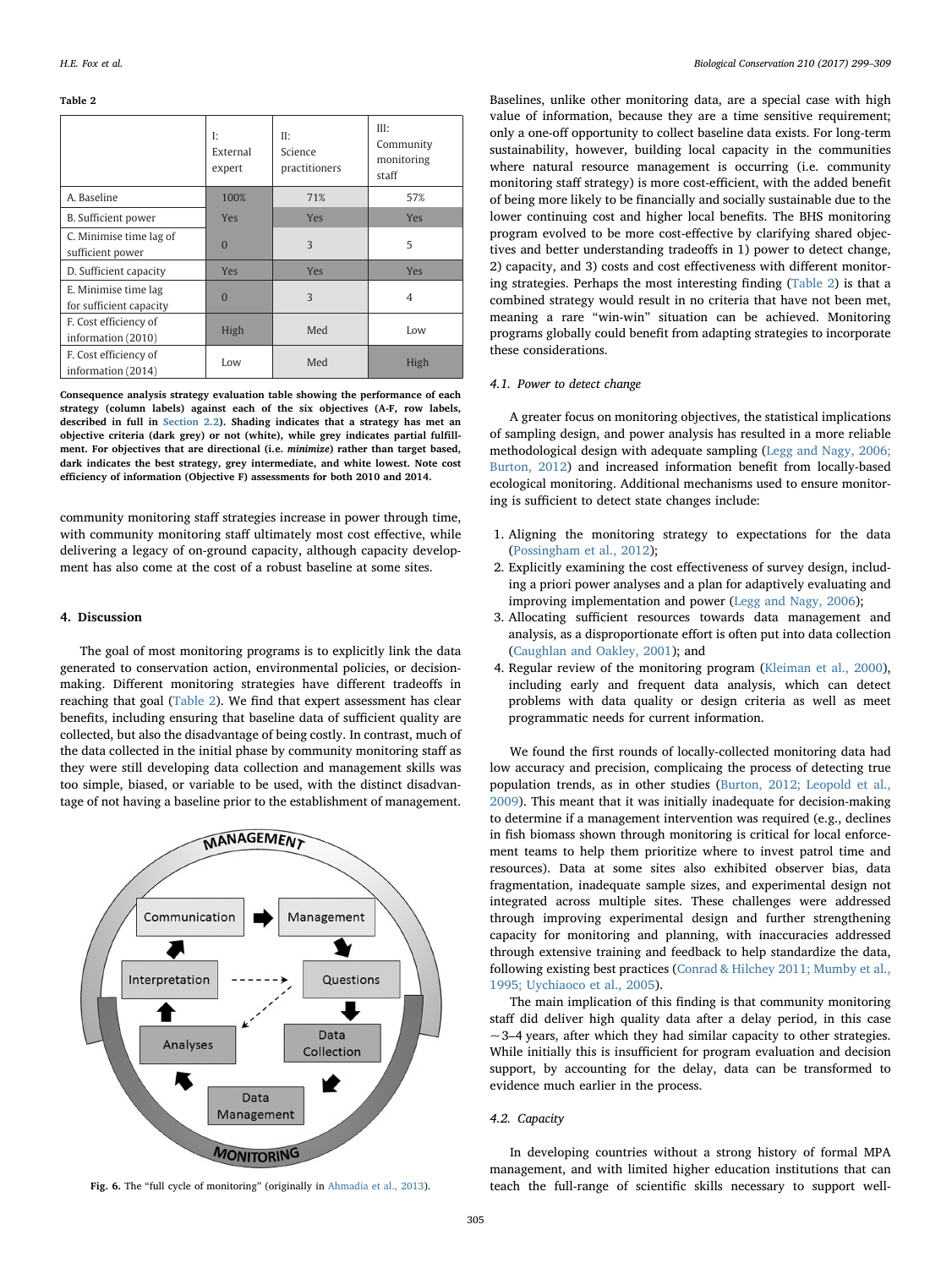designed ecological monitoring efforts, many locally-recruited staff members lack skills for the "full cycle of monitoring" ([Fig. 6](#page-6-2)) upon hiring. Locally-based monitoring may yield less accurate and less precise data, but it is also usually less expensive, and can help local stakeholders better understand their resources [\(Burton, 2012; Holck,](#page-9-7) [2008; Uychiaoco et al., 2005\)](#page-9-7) and build scientific capacity within a community [\(Danielsen et al., 2005](#page-9-8)). Indeed, the case for data-less marine resource management has been made convincingly [\(Johannes,](#page-9-28) [1998b\)](#page-9-28). In a potential positive feedback loop, developing capacity has the ability to strengthen and improve locally-based monitoring [\(Seak](#page-10-13) [et al., 2011\)](#page-10-13). Less tangible benefits might include building social capital, citizen inclusion in local initiatives, and improved collaboration between the community, government, and NGOs [\(Andrianandrasana](#page-9-29) [et al., 2005; Conrad & Hilchey 2011](#page-9-29)). Locally-based monitoring can lead to additionality by empowering stakeholders through increased local participation in management decisions ([Danielsen et al., 2005;](#page-9-8) [Fraser et al., 2006\)](#page-9-8), resulting in more equitable governance, and a sense of pride in living local heritage ([McLeod et al., 2015](#page-10-2)). To build a competent, sustainable science team, an MPA program must invest in each staff member's skills, learning trajectory, and professional goals with an eye to developing overlap in skills and understanding of different professional skill levels. This can improve programmatic communication and teamwork, as well as buffer programs in developing countries that experience high rates of missed work through poor health of staff or family obligations (C. Huffard, pers. obs.).

We recognize that our approach of scoring capacity based upon managers' opinions of competency is subjective. While we made the best use of the available data, a more robust approach would be to use (and keep track of) more objective measures such as standardized tests of species identification, in-situ size estimation, and data handling. In response to this need a Monitoring and Evaluation Capacity Scorecard has now been developed to document the ability of monitoring teams to design, implement and sustain appropriate marine protected area monitoring and evaluation systems in the BHS into the future ([Glew](#page-9-23) [et al., 2015b;](#page-9-23) [Table A2\)](#page-9-24). Nonetheless, we are confident that concerted capacity development efforts in the BHS have resulted in highly qualified community monitoring staff in a variety of academic, nongovernmental and government organizations.

#### 4.3. Costs and cost-effectiveness

Lower costs help ensure that the benefits received from monitoring efforts are greater than the resources expended. Longer-term resources for adaptive management and decision support can be challenging to maintain, so ensuring low costs and planning for financial sustainability after the initial start-up phase is pivotal to sustainable monitoring and management, although sustainability also depends on the monitoring program's continued usefulness to its managers [\(Andrianandrasana](#page-9-29) [et al., 2005](#page-9-29)).

Actions such as planned exit of expatriate science staff from MPA programs can further reduce costs. In West Papua capacity-development efforts were designed with this transition in mind from the beginning, prioritizing teaching the teams to collect, analyze, interpret data independently, and communicate results to stakeholders. It is important to note that while community monitoring staff capacity for data collection is similar to that of science practitioners, they do not possess sufficiently advanced skills to independently manage their monitoring program ([Fig. 3](#page-5-0)). An interesting follow up question would be an assessment of the process and time required for community monitoring staff to gain this ability, as program choices for any monitoring program may be dictated by whether other capacity is available to manage this component of the system. Since here, the science practitioner strategy has similar power as the community monitoring staff strategy (though higher cost per unit power), there will be situations in a broader context where this additional capacity

may change the relative benefit, and therefore ideal strategy for supporting evidence based conservation in the global MPA network.

With the planned transition, costs will continue to decrease. Therefore, a similar overall investment, more strategically allocated with deliberate up-front loading, could have mitigated some tradeoffs. Few programs have the option for such staggering, however, and grants are commonly disbursed at a specific total value per annum. Granting agencies, governments, and philanthropists willing to strategically stagger investments could foster more rapid timelines that would provide sufficient information to inform managers, governments, and policy makers, as well as to evaluate their own programs, with no additional overall cost. Across entire portfolios, the annual cost needn't be highly variable, making such strategies feasible with stable annual yields from capital.

#### 4.4. Conclusions and recommendations

The real value of any large investment in monitoring will come from (i) high quality data being used to inform decisions and adaptive management, (ii) increased local capacity resulting in better governance of marine resources, and (iii) the conservation of marine resources. Monitoring data from the BHS even during the early stages was fed directly into community conservation planning processes to try and meet both ecological and socioeconomic objectives for the MPAs ([Mangubhai et al., 2015\)](#page-10-14). Where monitoring showed new damage to coral reefs, for example from bomb fishing, local community enforcement teams were alerted so that patrols could focus on those areas. Ultimately, meeting the monitoring objectives is not the final benchmark against which success or failure of a monitoring program will be measured. The true test is whether the hypotheses underpinning these strategic goals can be validated, and whether the information provided does in fact inform decisions by managers, policy makers and others.

We posit that the foundation for a sustainable high capacity local monitoring program that informs conservation action has been laid here. Communicating declining trends in some locations led to increased community education and investment towards training MPA managers ([Glew et al., 2015a](#page-9-21) and G. Ahmadia, pers. comm.). In combination with rigorous social impact monitoring [\(Glew et al.,](#page-9-18) [2012\)](#page-9-18), insights from the BHS have already informed coastal zone planning and resulted in adaptive management, with rezoning of some Papuan MPAs. This research has also shaped efforts to monitor the impact of conservation investments in other geographies (e.g., the Eastern Tropical Pacific Seascape and the Sunda Banda Seascape) and the findings have major implications for increasing the quality and utility for decision making of monitoring data if replicated in other MPA networks. By integrating monitoring strategies, the core tradeoff associated with implementing community monitoring programs where skill development is required can be avoided, decreasing the delay in how soon information can begin to be used to support evidence-based decision making, and the long-term value of all the information is increased.

A more rapidly available evidence base that includes robust preestablishment baselines will help managers and other decision makers more rapidly respond to threats, avoiding the constant struggle to conduct management and formulate policy 'in the dark' ([Cook et al.,](#page-9-30) [2010\)](#page-9-30). Thus, for future monitoring efforts we recommend an integrated, staggered investment strategy to promote cost-efficiency and local capacity, with an early focus on planning, design, and high quality data collection by experts to ensure the high-value baseline data is produced and uncompromised, combined with investment in developing monitoring capacity in local staff over longer time horizons.

Evaluations with other objectives, e.g., establishing comparison sites for impact evaluation, would similarly benefit from an integrated approach. Simultaneously collecting an expert baseline until local capacity meets required standards to collect high quality data, at which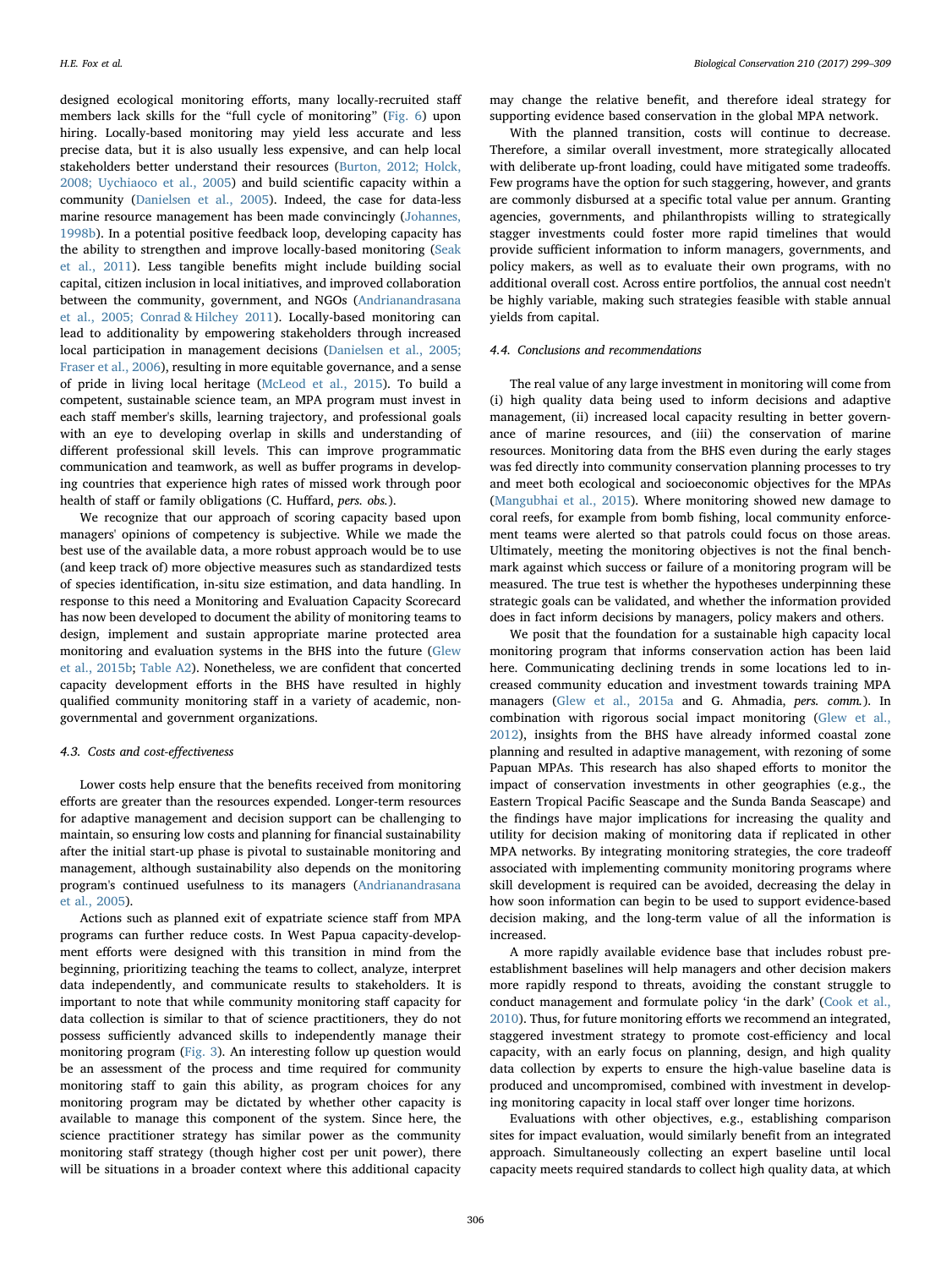point science practitioners or local staff can take over, would have most of the advantages and few of the drawbacks of any single strategy, although the transaction costs of coordination can be high. This integrated strategy is particularly important if there is a limited time to establish a strong baseline (e.g. before management is implemented) against which to measure conservation impact. The long-term costefficiency of a locally-based monitoring strategy is sufficiently high to justify initial investment.

An integrated strategy would benefit from increased emphasis on the "full cycle of monitoring" [\(Fig. 6\)](#page-6-2), which recognizes that to provide scientific support to MPA management, questions must be clear, and monitoring teams need to be able to collect data, perform analyses, and interpret new and existing data to recognize change or lack thereof. This approach requires a breadth of knowledge to identify and test probable drivers and causal links, and then communicate these results to non-scientists and stakeholders to generate and implement informed recommendations about how to mitigate ecosystem declines. While the term "monitoring" is often equated with data collection, we found that (as is frequently the case) more resources needed to be put into clear

formulation of questions and objectives on the front end, and also more time and thought put into data management and organization, analysis and synthesis, and interpretation and communication to decision makers on the back end ([Caughlan and Oakley, 2001](#page-9-25)). Developing local scientific capacity for the full cycle of monitoring is key to informed decision-making and ensuring long-term sustainability of efforts to conserve biodiversity.

#### Acknowledgements

We are grateful to many individuals and institutions over the years, including Mark Erdmann, Alison Green, Joanne R. Wilson, Michael B. Mascia, Mark Allen, science practitioners, and community monitoring staff from The Nature Conservancy and Conservation International who collected the data. Financial support was generously provided by the Walton Family Foundation (2011-175; 2014-557; and 2013-1078), the David and Lucile Packard Foundation (2004-27792; 2007-31720; 2009- 34387), and the USAID-funded Coral Triangle Support Partnership through the USAID Project: GCP LWA Award # LAG-A-00-99-00048-00.

#### <span id="page-8-0"></span>Appendix A. The Bird's Head Seascape (BHS) and BHS monitoring program

As the global epicenter of marine biodiversity, the Bird's Head Seascape (BHS) in West Papua, Indonesia, has been identified as the top marine conservation priority region in Indonesia (Veron et al., 2009; Huff[ard et al., 2012a, 2012b](#page-10-15)). The BHS is home to > 1,600 species of coral reef fishes ([Allen and Erdmann, 2012](#page-9-31)) and approximately 75% of the world's scleractinian coral species [\(Veron et al., 2009\)](#page-10-15). At the same time, the waters of the BHS provide critical habitats for globally threatened sea turtles and cetaceans. These natural riches support the livelihoods and food security of > 350,000 people [\(Mangubhai et al., 2012\)](#page-9-15). The coastal communities of the BHS are highly dependent on marine resources, with marine capture fisheries providing the main source of monetary income for almost a third of households and the majority of dietary protein for 75% of households ([Glew et al., 2012](#page-9-18)).

Over the past decade, national and international conservation efforts to improve fisheries management in the BHS to both sustain the livelihoods of local communities in coastal Papua and conserve its remarkable marine biodiversity resulted in > 3.5 million ha under protection as of 2014, with the 15 marine protected areas (MPAs) representing almost a fifth of Indonesian MPA estate [\(Mangubhai et al., 2012](#page-9-15)). A monitoring program was designed with two main objectives: (i) to assess the effectiveness of management interventions, (ii) assess the health of corals and recovery of fish populations inside no-take zones. Monitoring was carried out over several phases [\(Table 1\)](#page-4-1). With the establishment of new institutions for marine conservation in Papua came new information needs. In preparation for transitioning management of the MPA sub-networks to Regency government units (Unit Pelaksana Teknis Daerah) a Monitoring and Evaluation Capacity Scorecard was developed to document the ability of Indonesian institutions to design, implement and sustain appropriate marine protected area monitoring and evaluation systems in the BHS ([Glew et al., 2015a](#page-9-21) [2015b;](#page-9-21) [Table A2\)](#page-9-24).

#### <span id="page-8-1"></span>Table A1

Phases and relative emphasis for the BHS monitoring program by strategy, where different (SP = science practitioner and CS = community staff).

| Years                  | Main objectives                                                                                                                                                                                                                                                                                                                                                                                                                                                                                                                                                                                                                                                                                                                                                                                              | Focus for capacity development                                                                                                                                                                                                                                                                                                                      |
|------------------------|--------------------------------------------------------------------------------------------------------------------------------------------------------------------------------------------------------------------------------------------------------------------------------------------------------------------------------------------------------------------------------------------------------------------------------------------------------------------------------------------------------------------------------------------------------------------------------------------------------------------------------------------------------------------------------------------------------------------------------------------------------------------------------------------------------------|-----------------------------------------------------------------------------------------------------------------------------------------------------------------------------------------------------------------------------------------------------------------------------------------------------------------------------------------------------|
| 2005-2008<br>(Phase 1) | Establish general understanding of community socioeconomic<br>status, and marine ecosystem condition allowing for initial<br>communication and outreach. Coarse data collection for MPA<br>zoning.                                                                                                                                                                                                                                                                                                                                                                                                                                                                                                                                                                                                           | Manta tows, perceptions monitoring targeted research exposing<br>monitoring team to a variety of research techniques.                                                                                                                                                                                                                               |
| 2008-2011<br>(Phase 2) | CS: Build capacity of the team. Expand team from core group<br>established in Phase I to include community monitoring team<br>members. Community monitoring team members took part in<br>regency-wide science team activities, but also focused on<br>identifying the science needs of their communities (based on the<br>fisheries and resources important to them), and took part in<br>their MPA's community outreach activities.<br>SP: Data collection using Wilson and Green protocol, to<br>establish a baseline for long-term monitoring and select NTZ.<br>Standardized the timing of data collection—noting different<br>times for the MPAs (Oct/Nov = Misool, Mar/Apr = Kofiau).<br>Focus on governance structures at the MPA level, and the<br>management interventions at the management level. | CS: Group trainings including classroom sessions, one-on-one<br>instruction, and field exercises. Taught in-house, with more<br>experienced team members teaching their areas of expertise.<br>SP: Developed sampling strategy for Kofiau and SE Misool MPA.<br>High level staff received advanced training in analysis and<br>publication of data. |
| 2011-2014<br>(Phase 3) | CS: Collect baseline data. Develop and begin to implement<br>MPA-specific monitoring protocols to address community<br>interests and concerns identified by community monitoring<br>staff. These staff were involved in communicating monitoring<br>results of their home MPAs.                                                                                                                                                                                                                                                                                                                                                                                                                                                                                                                              | Addition of comparison sites in 2012.                                                                                                                                                                                                                                                                                                               |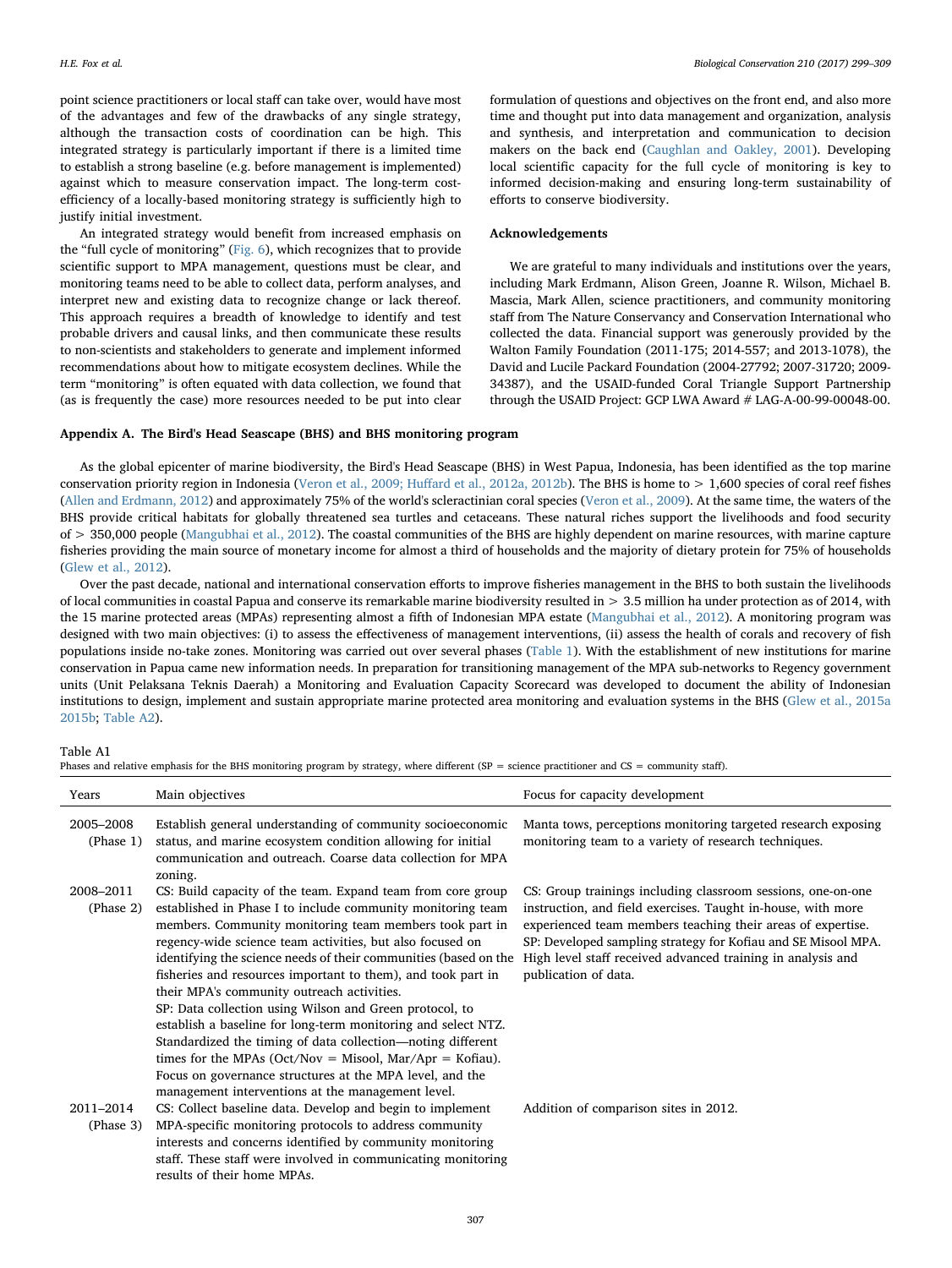|            | SP: Modified monitoring to take into account the final zoning    |                                                        |
|------------|------------------------------------------------------------------|--------------------------------------------------------|
|            | configurations, added additional sites to areas where there were |                                                        |
|            | insignificant replicates inside and outside MPAs. Establish      |                                                        |
|            | baseline data 2–3 years before management interventions, so      |                                                        |
|            | that variability at site is understood.                          |                                                        |
| 2014–2017  | Streamline and transition to UNIPA                               | Many staff transitioned from NGOs to government agency |
| (Transiti- |                                                                  |                                                        |
| on Phase)  |                                                                  |                                                        |

#### <span id="page-9-24"></span>Table A2

Reference thresholds for adequate capacity. Technical competencies include Knowledge of literature, Selection of research questions, Research design, Data collection methods, Data management methods, Data analysis and interpretation, and Communications. Foundational competencies include Project management, Fundraising, and Pedagogy (from [Glew et al.,](#page-9-21) [2015a, 2015b](#page-9-21)).

| Competency<br>levels                |                                                                                                                                                                                                                                                                                                                                   |
|-------------------------------------|-----------------------------------------------------------------------------------------------------------------------------------------------------------------------------------------------------------------------------------------------------------------------------------------------------------------------------------|
| 1-Basic<br>2-Novice<br>3-Proficient | Demonstrates familiarity with concept, but unable to implement<br>Demonstrates familiarity with concept and ability to implement with assistance from others<br>Demonstrates familiarity with concept, and ability to implement independently. Assistance required to apply concept in novel<br>ways ( <i>i.e.</i> , to innovate) |
| 4-Expert                            | Demonstrates ability to implement independently, innovate and transfer skills to others.                                                                                                                                                                                                                                          |

#### References

- <span id="page-9-20"></span>[Ahmadia, G.N., Wilson, J.R., Green, A.L., 2013. Coral Reef Monitoring Protocol for](http://refhub.elsevier.com/S0006-3207(16)31124-7/rf0005) [Assessing Marine Protected Areas in the Coral Triangle. Coral Triangle Support](http://refhub.elsevier.com/S0006-3207(16)31124-7/rf0005) [Partnership](http://refhub.elsevier.com/S0006-3207(16)31124-7/rf0005).
- <span id="page-9-13"></span>[Ahmadia, G., Glew, L., Provost, M., Gill, D., Hidayat, N., Mangubhai, S., Purwanto, Fox](http://refhub.elsevier.com/S0006-3207(16)31124-7/rf0010) [H.E., 2015. From rhetoric to reality: integrating impact evaluation in the design,](http://refhub.elsevier.com/S0006-3207(16)31124-7/rf0010) [implementation and adaptive management of marine protected areas. Philos. Trans.](http://refhub.elsevier.com/S0006-3207(16)31124-7/rf0010) [R. Soc. B 370](http://refhub.elsevier.com/S0006-3207(16)31124-7/rf0010).
- <span id="page-9-14"></span>[Allen, G.R., 2008. Conservation hotspots of biodiversity and endemism for Indo-Paci](http://refhub.elsevier.com/S0006-3207(16)31124-7/rf0015)fic coral reef fi[shes. Aquat. Conserv. Mar. Freshwat. Ecosyst. 18, 541](http://refhub.elsevier.com/S0006-3207(16)31124-7/rf0015)–556.
- <span id="page-9-31"></span>[Allen, G., Erdmann, M., 2012. Reef Fishes of the East Indies, Volumes I](http://refhub.elsevier.com/S0006-3207(16)31124-7/rf0020)–III. Tropical Reef [Research. Perth, Australia](http://refhub.elsevier.com/S0006-3207(16)31124-7/rf0020). [Andrianandrasana, H.T., Randriamahefasoa, J., Durbin, J., Lewis, R.E., Ratsimbazafy,](http://refhub.elsevier.com/S0006-3207(16)31124-7/rf0025)
- <span id="page-9-29"></span>[J.H., 2005. Participatory ecological monitoring of the Alaotra Wetlands in](http://refhub.elsevier.com/S0006-3207(16)31124-7/rf0025) [Madagascar. Biodivers. Conserv. 14, 2757](http://refhub.elsevier.com/S0006-3207(16)31124-7/rf0025)–2774.
- <span id="page-9-7"></span>[Burton, A.C., 2012. Critical evaluation of a long-term, locally-based wildlife monitoring](http://refhub.elsevier.com/S0006-3207(16)31124-7/rf0030) [program in West Africa. Biodivers. Conserv. 21, 3079](http://refhub.elsevier.com/S0006-3207(16)31124-7/rf0030)–3094.
- <span id="page-9-25"></span>[Caughlan, L., Oakley, K.L., 2001. Cost considerations for long-term ecological monitoring.](http://refhub.elsevier.com/S0006-3207(16)31124-7/rf0035) [Ecol. Indic. 1, 123](http://refhub.elsevier.com/S0006-3207(16)31124-7/rf0035)–134.
- <span id="page-9-27"></span>[Conrad, C.C., Hilchey, K.G., 2011. A review of citizen science and community-based](http://refhub.elsevier.com/S0006-3207(16)31124-7/rf9000) [environmental monitoring: issues and opportunities. Environ. Monit. Assess. 176,](http://refhub.elsevier.com/S0006-3207(16)31124-7/rf9000) 273–[291](http://refhub.elsevier.com/S0006-3207(16)31124-7/rf9000).
- <span id="page-9-30"></span>[Cook, C.N., Hockings, M., Carter, R., 2010. Conservation in the dark? The information](http://refhub.elsevier.com/S0006-3207(16)31124-7/rf0040) [used to support management decisions. Front. Ecol. Environ. 8, 181](http://refhub.elsevier.com/S0006-3207(16)31124-7/rf0040)–186.
- <span id="page-9-2"></span>[Cook, C.N., de Bie, K., Keith, D.A., Addison, P.F.E., 2016. Decision triggers are a critical](http://refhub.elsevier.com/S0006-3207(16)31124-7/rf0045) [part of evidence-based conservation. Biol. Conserv. 195, 46](http://refhub.elsevier.com/S0006-3207(16)31124-7/rf0045)–51.
- <span id="page-9-10"></span>[Danielsen, F., Mendoza, M.M., Alviola, P., Balete, D.S., Engho](http://refhub.elsevier.com/S0006-3207(16)31124-7/rf0050)ff, M., Poulsen, M.K., [Jensen, A.E., 2003. Biodiversity monitoring in developing countries: what are we](http://refhub.elsevier.com/S0006-3207(16)31124-7/rf0050) [trying to achieve? Oryx 37, 407](http://refhub.elsevier.com/S0006-3207(16)31124-7/rf0050)–409.
- <span id="page-9-8"></span>[Danielsen, F., Burgess, N.D., Balmford, A., 2005. Monitoring matters: examining the](http://refhub.elsevier.com/S0006-3207(16)31124-7/rf0055) [potential of locally-based approaches. Biodivers. Conserv. 14, 2507](http://refhub.elsevier.com/S0006-3207(16)31124-7/rf0055)–2542.
- <span id="page-9-12"></span>[Danielsen, F., Burgess, N.D., Balmford, A., Donald, P.F., Funder, M., Jones, J.P.G., Alviola,](http://refhub.elsevier.com/S0006-3207(16)31124-7/rf0060) [P., Balete, D.S., Blomley, T., Brashares, J., Child, B., Engho](http://refhub.elsevier.com/S0006-3207(16)31124-7/rf0060)ff, M., Fjeldsa, J., Holt, S., [Hubertz, H., Jensen, A.E., Jensen, P.M., Massao, J., Mendoza, M.M., Ngaga, Y.,](http://refhub.elsevier.com/S0006-3207(16)31124-7/rf0060) [Poulsen, M.K., Rueda, R., Sam, M., Skielboe, T., Stuart-Hill, G., Topp-Jorgensen, E.,](http://refhub.elsevier.com/S0006-3207(16)31124-7/rf0060) [Yonten, D., 2009. Local participation in natural resource monitoring: a](http://refhub.elsevier.com/S0006-3207(16)31124-7/rf0060) [characterization of approaches. Conserv. Biol. 23, 31](http://refhub.elsevier.com/S0006-3207(16)31124-7/rf0060)–42.
- <span id="page-9-9"></span>[Edwards, M., Beaugrand, G., Hays, G.C., Koslow, J.A., Richardson, A.J., 2010. Multi](http://refhub.elsevier.com/S0006-3207(16)31124-7/rf0065)[decadal oceanic ecological datasets and their application in marine policy and](http://refhub.elsevier.com/S0006-3207(16)31124-7/rf0065) [management. Trends Ecol. Evol. 25, 602](http://refhub.elsevier.com/S0006-3207(16)31124-7/rf0065)–610.
- <span id="page-9-0"></span>[Ferraro, P.J., Pattanayak, S.K., 2006. Money for nothing? A call for empirical evaluation](http://refhub.elsevier.com/S0006-3207(16)31124-7/rf0070) [of biodiversity conservation investments. PLoS Biol. 4, 482](http://refhub.elsevier.com/S0006-3207(16)31124-7/rf0070)–488.
- [Fraser, E.D.G., Dougill, A.J., Mabee, W.E., Reed, M., McAlpine, P., 2006. Bottom up and](http://refhub.elsevier.com/S0006-3207(16)31124-7/rf0075) [top down: analysis of participatory processes for sustainability indicator](http://refhub.elsevier.com/S0006-3207(16)31124-7/rf0075) identifi[cation as a pathway to community empowerment and sustainable](http://refhub.elsevier.com/S0006-3207(16)31124-7/rf0075) [environmental management. J. Environ. Manag. 78, 114](http://refhub.elsevier.com/S0006-3207(16)31124-7/rf0075)–127.
- <span id="page-9-1"></span>[Gill, D.A., Mascia, M.B., Ahmadia, G.N., Glew, L., Lester, S.E., Barnes, M., Craigie, I.,](http://refhub.elsevier.com/S0006-3207(16)31124-7/rf0080) [Darling, E.S., Free, C.M., Geldmann, J., Holst, S., Jensen, O.P., White, A.T., Basurto,](http://refhub.elsevier.com/S0006-3207(16)31124-7/rf0080) [X., Coad, L., Gates, R.D., Guannel, G., Mumby, P.J., Thomas, H., Whitmee, S.,](http://refhub.elsevier.com/S0006-3207(16)31124-7/rf0080) [Woodley, S., Fox, H.E., 2017. Capacity Shortfalls Hinder the Performance of Marine](http://refhub.elsevier.com/S0006-3207(16)31124-7/rf0080) [Protected Areas Globally. \(Nature advance online publication\)](http://refhub.elsevier.com/S0006-3207(16)31124-7/rf0080).

<span id="page-9-18"></span>Glew, L., Mascia, M.B., Pakiding, F., 2012. Solving the Mystery of MPA Performance:

monitoring social impacts. Field Manual (version 1.0). In: World Wildlife Fund and Universitas Negeri Papua Washington D.C. and Manokwari, Indonesia, Available for download at: <http://mpamystery.org/instruments> (Accessed Dec 20, 2016).

- <span id="page-9-21"></span>[Glew, L., Ahmadia, G.N., Fox, H.E., Mascia, M.B., Mohebalian, P., Estradivari, F.P.,](http://refhub.elsevier.com/S0006-3207(16)31124-7/rf0095) [Hidayat, N.I., Pada, D.N., Purwanto, 2015a. State of the Bird's Head Seascape MPA](http://refhub.elsevier.com/S0006-3207(16)31124-7/rf0095) [Network Report, 2015. World Wildlife Fund, Conservation International, Rare, The](http://refhub.elsevier.com/S0006-3207(16)31124-7/rf0095) [Nature Conservancy, and Universitas Papua, Washington D.C., United States, Jakarta,](http://refhub.elsevier.com/S0006-3207(16)31124-7/rf0095) [Indonesia, and Manokwari, Indonesia](http://refhub.elsevier.com/S0006-3207(16)31124-7/rf0095).
- <span id="page-9-23"></span>[Glew, L., Ahmadia, G.N., Fox, H.E., Mascia, M.B., Pakiding, F., 2015b. Monitoring and](http://refhub.elsevier.com/S0006-3207(16)31124-7/rf0100) [Evaluation Capacity sScorecard. World Wildlife Fund, Conservation International,](http://refhub.elsevier.com/S0006-3207(16)31124-7/rf0100) [and University of Papua, United States and Indonesia.](http://refhub.elsevier.com/S0006-3207(16)31124-7/rf0100)
- <span id="page-9-16"></span>[Grantham, H.S., Agostini, V.N., Wilson, J., Mangubhai, S., Hidayat, N., Muljadi, A.,](http://refhub.elsevier.com/S0006-3207(16)31124-7/rf0110) [Muhajir, Rotinsulu, C., Mongdong, M., Beck, M.W., Possingham, H.P., 2013. A](http://refhub.elsevier.com/S0006-3207(16)31124-7/rf0110) [comparison of zoning analyses to inform the planning of a marine protected area](http://refhub.elsevier.com/S0006-3207(16)31124-7/rf0110) [network in Raja Ampat, Indonesia. Mar. Policy 38, 184](http://refhub.elsevier.com/S0006-3207(16)31124-7/rf0110)–194.
- <span id="page-9-19"></span>[Gregory, R., Failing, L., Harstone, M., Long, G., McDaniels, T., Ohlson, D., 2012.](http://refhub.elsevier.com/S0006-3207(16)31124-7/rf0115) [Structured Decision Making: a Practical Guide to Environmental Management](http://refhub.elsevier.com/S0006-3207(16)31124-7/rf0115) [Choices. John Wiley & Sons](http://refhub.elsevier.com/S0006-3207(16)31124-7/rf0115).
- <span id="page-9-5"></span>[Hauser, C.E., Pople, A.R., Possingham, H.P., 2006. Should managed populations be](http://refhub.elsevier.com/S0006-3207(16)31124-7/rf0120) [monitored every year? Ecol. Appl. 16, 807](http://refhub.elsevier.com/S0006-3207(16)31124-7/rf0120)–819.
- [Holck, M.H., 2008. Participatory forest monitoring: an assessment of the accuracy of](http://refhub.elsevier.com/S0006-3207(16)31124-7/rf0125) simple cost–eff[ective methods. Biodivers. Conserv. 17, 2023](http://refhub.elsevier.com/S0006-3207(16)31124-7/rf0125)–2036.
- <span id="page-9-4"></span>[Houk, P., van Woesik, R., 2013. Progress and perspectives on question-driven coral-reef](http://refhub.elsevier.com/S0006-3207(16)31124-7/rf0130) [monitoring. Bioscience 63, 297](http://refhub.elsevier.com/S0006-3207(16)31124-7/rf0130)–303.
- <span id="page-9-3"></span>[Howe, C., Milner-Gulland, E.J., 2012. Evaluating indices of conservation success: a](http://refhub.elsevier.com/S0006-3207(16)31124-7/rf0135) [comparative analysis of outcome- and output-based indices. Anim. Conserv. 15,](http://refhub.elsevier.com/S0006-3207(16)31124-7/rf0135) 217–[226](http://refhub.elsevier.com/S0006-3207(16)31124-7/rf0135).
- <span id="page-9-22"></span>Huff[ard, C., 2012. Making the Most of Monitoring: Theory, Analysis, Interpretation and](http://refhub.elsevier.com/S0006-3207(16)31124-7/rf0140) [Communication. Two-part Course in Bahasa Indonesia, Raja Ampat, Papua,](http://refhub.elsevier.com/S0006-3207(16)31124-7/rf0140) [Indonesia.](http://refhub.elsevier.com/S0006-3207(16)31124-7/rf0140)
- <span id="page-9-17"></span>Huff[ard, C., Erdmann, M., Gunawan, T., 2012a. Geographic Priorities for Marine](http://refhub.elsevier.com/S0006-3207(16)31124-7/rf0145) [Biodiversity Conservation in Indonesia. Ministry of Marine A](http://refhub.elsevier.com/S0006-3207(16)31124-7/rf0145)ffairs and Fisheries and [Marine Protected Areas Governance Program, Jakarta.](http://refhub.elsevier.com/S0006-3207(16)31124-7/rf0145)
- Huff[ard, C., Wilson, J., Hitipeuw, C., Rotinsulu, C., Mangubhai, S., Erdmann, M.,](http://refhub.elsevier.com/S0006-3207(16)31124-7/rf0150) [Adnyana, W., Barber, P., Manuputty, J., Mondong, M., 2012b. Ecosystem Based](http://refhub.elsevier.com/S0006-3207(16)31124-7/rf0150) [Management in the Bird's Head Seascape Indonesia: Turning Science into Action.](http://refhub.elsevier.com/S0006-3207(16)31124-7/rf0150) [Ecosystem Based Management Program: Conservation International, The Nature](http://refhub.elsevier.com/S0006-3207(16)31124-7/rf0150) [Conservancy, and World Wildlife Fund Indonesia.](http://refhub.elsevier.com/S0006-3207(16)31124-7/rf0150)
- <span id="page-9-11"></span>[Johannes, R., 1998a. Government-supported, village-based management of marine](http://refhub.elsevier.com/S0006-3207(16)31124-7/rf0155) [resources in Vanuatu. Ocean Coast. Manag. 40, 165](http://refhub.elsevier.com/S0006-3207(16)31124-7/rf0155)–186.
- <span id="page-9-28"></span>[Johannes, R.E., 1998b. The case for data-less marine resource management: examples](http://refhub.elsevier.com/S0006-3207(16)31124-7/rf0160) from tropical nearshore fin fi[sheries. Trends Ecol. Evol. 13, 243](http://refhub.elsevier.com/S0006-3207(16)31124-7/rf0160)–246.
- <span id="page-9-26"></span>[Kleiman, D.G., Reading, R.P., Miller, B.J., Clark, T.W., Scott, M., Robinson, J., Wallace,](http://refhub.elsevier.com/S0006-3207(16)31124-7/rf0165) [R.L., Cabin, R.J., Felleman, F., 2000. Improving the evaluation of conservation](http://refhub.elsevier.com/S0006-3207(16)31124-7/rf0165) [programs. Conserv. Biol. 14, 356](http://refhub.elsevier.com/S0006-3207(16)31124-7/rf0165)–365.
- <span id="page-9-6"></span>[Legg, C.J., Nagy, L., 2006. Why most conservation monitoring is, but need not be, a waste](http://refhub.elsevier.com/S0006-3207(16)31124-7/rf0170) [of time. J. Environ. Manag. 78, 194](http://refhub.elsevier.com/S0006-3207(16)31124-7/rf0170)–199.
- [Leopold, M., Cakacaka, A., Meo, S., Sikolia, J., Lecchini, D., 2009. Evaluation of the](http://refhub.elsevier.com/S0006-3207(16)31124-7/rf0175) effectiveness of three underwater reef fi[sh monitoring methods in Fiji. Biodivers.](http://refhub.elsevier.com/S0006-3207(16)31124-7/rf0175) Conserv. [18, 3367](http://refhub.elsevier.com/S0006-3207(16)31124-7/rf0175)–3382.
- <span id="page-9-15"></span>[Mangubhai, S., Erdmann, M., Wilson, J.R., Hu](http://refhub.elsevier.com/S0006-3207(16)31124-7/rf0180)ffard, C., Ballamu, F., Hidayat, N., [Hitipeuw, C., Lazuardi, M., Muhajir, Pada, D., Purba, G., Rotinsulu, C., Rumetna, L.,](http://refhub.elsevier.com/S0006-3207(16)31124-7/rf0180) [Sumolang, K., Wen, W., 2012. Papuan Bird's Head Seascape: emerging threats and](http://refhub.elsevier.com/S0006-3207(16)31124-7/rf0180) [challenges in the global center of marine biodiversity. Mar. Pollut. Bull. 64,](http://refhub.elsevier.com/S0006-3207(16)31124-7/rf0180)